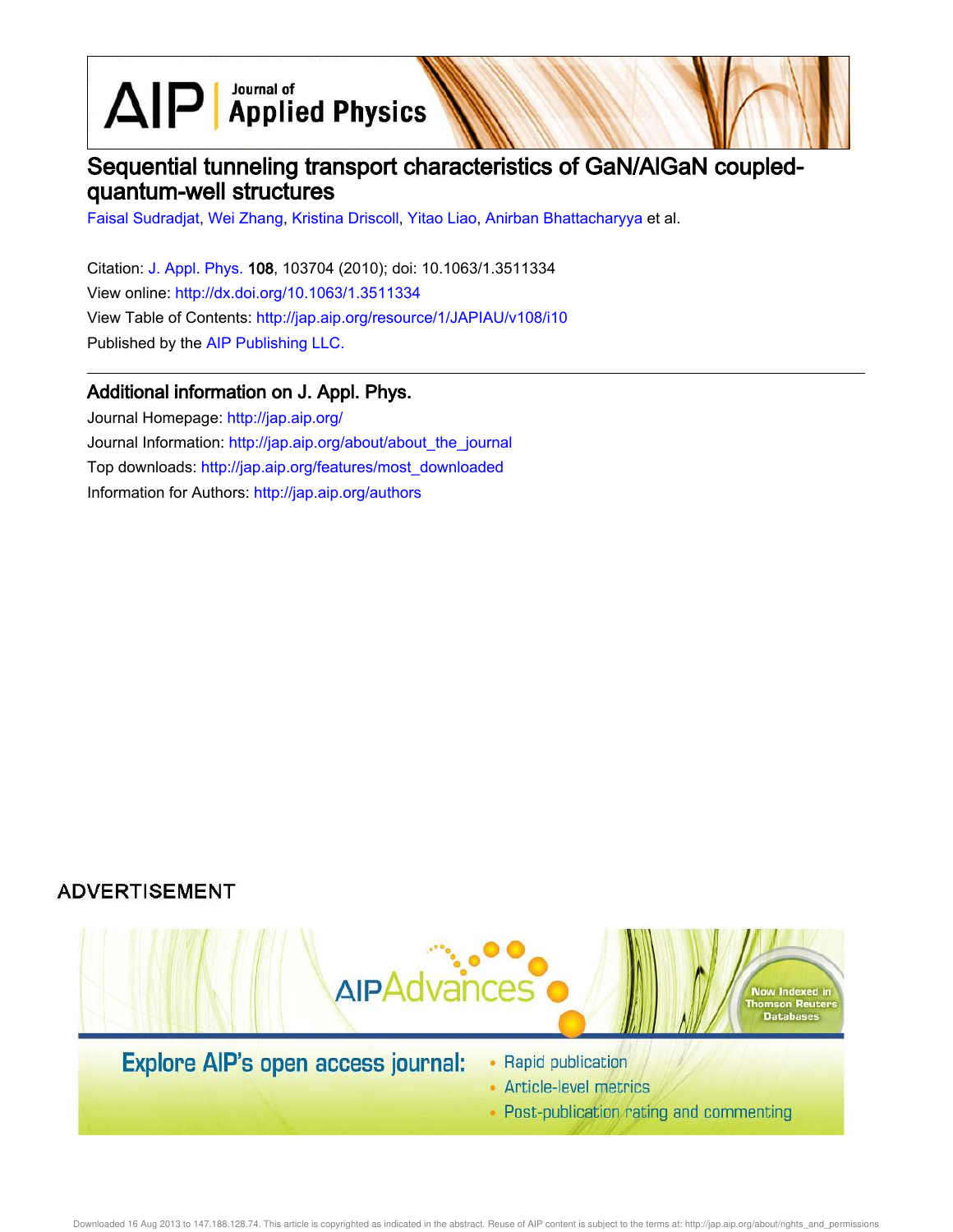# **Sequential tunneling transport characteristics of GaN/AlGaN coupledquantum-well structures**

Faisal Sudradjat,<sup>1</sup> Wei Zhang,<sup>1</sup> Kristina Driscoll,<sup>1</sup> Yitao Liao,<sup>1</sup> Anirban Bhattacharyya,<sup>1</sup> Christos Thomidis,<sup>1</sup> Lin Zhou,<sup>2</sup> David J. Smith,<sup>2</sup> Theodore D. Moustakas,<sup>1</sup> and Roberto Paiella<sup>1,a)</sup>

<sup>1</sup>*Department of Electrical and Computer Engineering and Photonics Center, Boston University, 8 Saint Mary's Street, Boston, Massachusetts 02215, USA*

<sup>2</sup>*Department of Physics, Arizona State University, Tempe, Arizona 85287, USA*

(Received 16 August 2010; accepted 30 September 2010; published online 17 November 2010)

Vertical electronic transport in periodic GaN/AlGaN multiple-quantum-well structures grown on free-standing GaN substrates is investigated. Highly nonlinear current-voltage characteristics are measured, displaying a clear transition from a high-resistance state near zero applied bias to a low-resistance state as the voltage is increased. The measurement results, including their temperature dependence and the variations in turn-on voltage with subband structure and bias polarity are in full agreement with a picture of sequential tunneling through the ground-state subbands of adjacent coupled quantum wells. Scattering-assisted tunneling due to interface roughness or structural defects appears to be the dominant transport mechanism. The potential role of photon-assisted tunneling is also investigated. © *2010 American Institute of Physics*. doi:10.1063/1.3511334

## **I. INTRODUCTION**

As the materials and device technology of III-nitride semiconductors continues to make progress, new applications are constantly emerging in electronics and optoelectronics. As an important example, substantial research efforts are currently being devoted to the study of novel device functionalities based on intersubband transitions in these materials. $1-11$  These activities are motivated by the large conduction-band offsets of GaN/Al(Ga)N quantum wells (QWs), which allow extension of the intersubband transition wavelength to the near-infrared spectral region, and by their large optical phonon energies, which are favorable in the context of terahertz optoelectronics.<sup>2,4,10</sup> Recent milestones include the demonstration of intersubband optically pumped light emission,  $7,11$  all-optical switching,  $5,6$  electro-optic modulation,<sup>8</sup> and photodetection in multiple-QW and quantum cascade structures. $3,9$  On the other hand, the study of tunneling transport in nitride QWs, which is a key feature of several intersubband devices including quantum cascade lasers, $12$  has so far been limited.

The main challenge in this context is provided by the relatively large densities of dislocations and other structural defects that are typically found in nitride semiconductors, especially when grown on highly lattice-mismatched sapphire substrates. In general, such defects can act as strong scattering centers, as well as parallel current paths partially shorting out the QWs in high-resistance vertical-transport devices. Recently, negative differential resistance has been observed at room temperature in GaN/Al(Ga)N double-barrier structures and attributed to resonant tunneling.<sup>13–16</sup> However, this behavior was found to slowly degrade after each measurement (possibly due to activated filling of trap states) and

to be accompanied by a hysteresis that could not be explained using simple models. Here, we consider a different situation where electrons traverse thick periodic structures based on triple-QW repeat units, similar in principle to typical quantum cascade active regions. Stable and highly nonlinear vertical transport characteristics are observed, fully consistent with a picture of scattering-assisted sequential tunneling. Interface roughness, which can provide a substantial change in the electronic in-plane wave vector, is identified as the likely dominant scattering mechanism. These results underscore the feasibility as well as present limitations of complex nitride devices based on tunneling transport.

### **II. SAMPLE DESIGN AND GROWTH**

The samples used in this study were grown by rf plasmaassisted molecular beam epitaxy on commercially available  $300$ - $\mu$ m-thick free-standing GaN substrates, with typical threading dislocation densities of  $1-2 \times 10^7$  cm<sup>-2</sup>. Two different structures (labeled A and B in the following) were investigated, consisting of 20 and 30 repetitions, respectively, of two different  $GaN/Al<sub>0.15</sub>Ga<sub>0.85</sub>N$  triple-QW periods. The individual layers in each repeat unit have nominal thicknesses of  $12$ ,  $13$ ,  $7$ ,  $9$ ,  $9$ , and  $15$  monolayers (MLs) in structure A, and **9**, 18, **4**, 9, **10**, and 19 MLs in structure B, where the bold typeface denotes the  $Al<sub>0.15</sub>Ga<sub>0.85</sub>N$  barriers and 1 ML $\approx$  2.6 Å. The underlined thicknesses indicate wells that are *n*-doped with Si to a level of approximately  $5 \times 10^{10}$  cm<sup>-2</sup>, while all other QW layers are nominally intrinsic. Before growth, the substrates were prepared with the planarization technique developed in Ref. 17, in order to eliminate residual scratches due to the mechanical polishing used in their fabrication. Thick GaN and  $Al_{0.05}Ga_{0.95}N$  films doped *n*-type to the level of  $7 \times 10^{18}$  cm<sup>-3</sup> were then deposited in structures A and B, respectively, followed by the

0021-8979/2010/108(10)/103704/5/\$30.00

a)Electronic mail: rpaiella@bu.edu.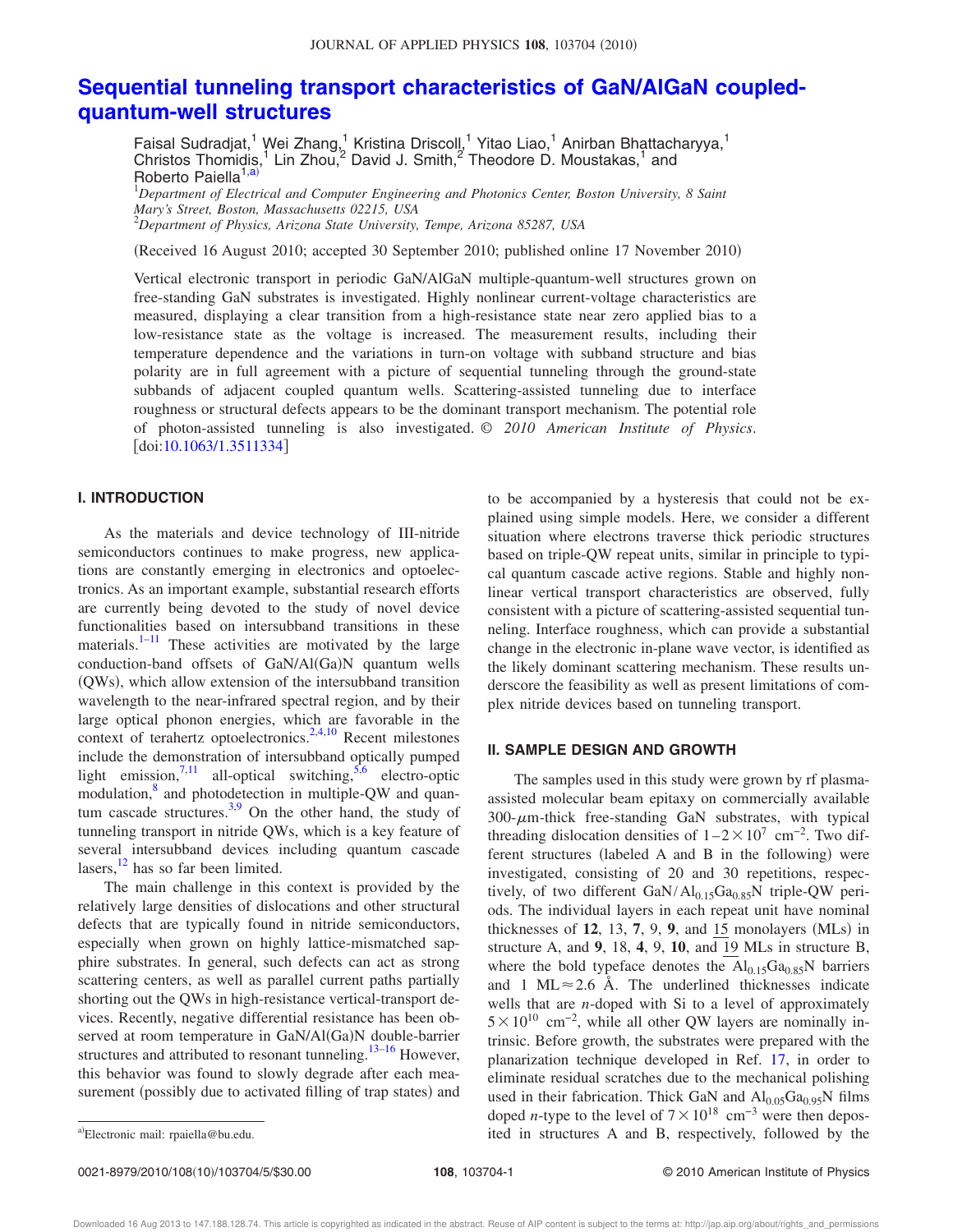

FIG. 1. Cross-sectional TEM images of the periodic multiple-QW structures A (a) and B (b) studied in this work. The horizontal lines on either side of each image indicate the boundaries between adjacent repeat units. The darker and lighter regions correspond to the GaN and  $Al_{0.15}Ga_{0.85}N$  layers, respectively.

multiple-QW region, and finally by a 200-nm cap layer of the same composition with Si doping density of  $1-2$  $\times 10^{18}$  cm<sup>-3</sup>. Thus, both the bottom and the top contact layers are doped to a degenerate level, which ensures good electrical conductivity over the entire temperature range investigated.<sup>18</sup> At the same time, the separation between the top of the barriers and the Fermi level in the contact layers is sufficiently large that carrier spill-over into the continuum of unbound states over the QWs can be safely neglected, even at room temperature.

The QW layer thicknesses were examined using a 400 keV JEM-4000EX transmission electron microscope (TEM). Cross-sectional TEM images of a few adjacent QWs of structures A and B are shown in Figs.  $1(a)$  and  $1(b)$ , respectively, where the darker (lighter) regions correspond to the GaN  $(Al<sub>0.15</sub>Ga<sub>0.85</sub>N)$  layers, and the short horizontal lines drawn on either side of each image indicate the boundaries between consecutive repeat units. As shown in these figures, the individual layer thicknesses are in good agreement with the nominal values, with typical period-to-period and inplane variations of only about one ML. The epilayer interfaces also appear to be relatively abrupt and well defined. At the same time, lower magnification images reveal the presence of dislocations passing through the multiple-QW layers, as typically observed in this materials system.

Figures 2 and 3 show the conduction-band lineups of two repeat units of structures A and B, respectively, under different bias conditions. The horizontal axes in these plots indicate position along the growth direction, increasing toward the cap layer from left to right. The squared envelope functions of the relevant subbands are also shown referenced to their respective energy levels. These quantities were calculated using a Schrödinger equation solver that includes the characteristic pyro- and piezoelectric fields of nitride heterostructures, with all the relevant material parameters taken from Ref. 19. The intrinsic electric fields were computed using periodic boundary conditions, i.e., by requiring that in the absence of any external bias the voltage across each repeat unit is zero. This assumption is appropriate to the description of thick periodic structures consisting of many repeat units, especially when the well and barrier compositions are close to those of the template and cap layer, as in the present samples. $20$ 



FIG. 2. (Color online) Conduction-band lineup of two repeat units of structure A and squared envelope functions of the ground-state subbands, under different bias conditions: (a) near zero applied voltage V; (b) for V  $= 2.6$  V, as required for efficient tunneling transport in the forward direction; and (c) for  $V = -3.7$  V, as required for efficient tunneling transport in the reverse direction. The vertical dashed lines in each plot indicate the boundaries between adjacent repeat units. The inset of Fig.  $2(b)$  shows a schematic cross-sectional view of a processed device, and defines the voltage polarity convention used in this work.

The expected tunneling transport characteristics of the two structures under study can be inferred from the plots of Figs. 2 and 3. Considering structure A first, its conductionband diagram in the case of near zero applied bias is shown in Fig.  $2(a)$ . Under these conditions, the electrons supplied by the Si donors in each repeat unit mostly reside in the ground-state subband of the widest well (i.e., the 15-MLthick, right-most well of each triple-QW period in the figure). These subbands are energetically separated from the ground states of the neighboring wells by relatively large amounts (about 40 and 65 meV for the wells immediately above and immediately below, respectively. As a result, the entire structure is in a state of relatively high resistance, especially at low temperature. As the bias is increased in either direction, the populated subbands become energetically aligned with the ground states of the adjacent wells downstream. Consequently, vertical transport by sequential tunneling (either resonant or scattering-assisted) becomes allowed and the differential resistance is lowered.

Due to the asymmetric nature of this multiple-QW structure, the voltage drop required to achieve a suitable subband alignment for efficient electronic transport is different depending on whether it is applied from top to bottom or vice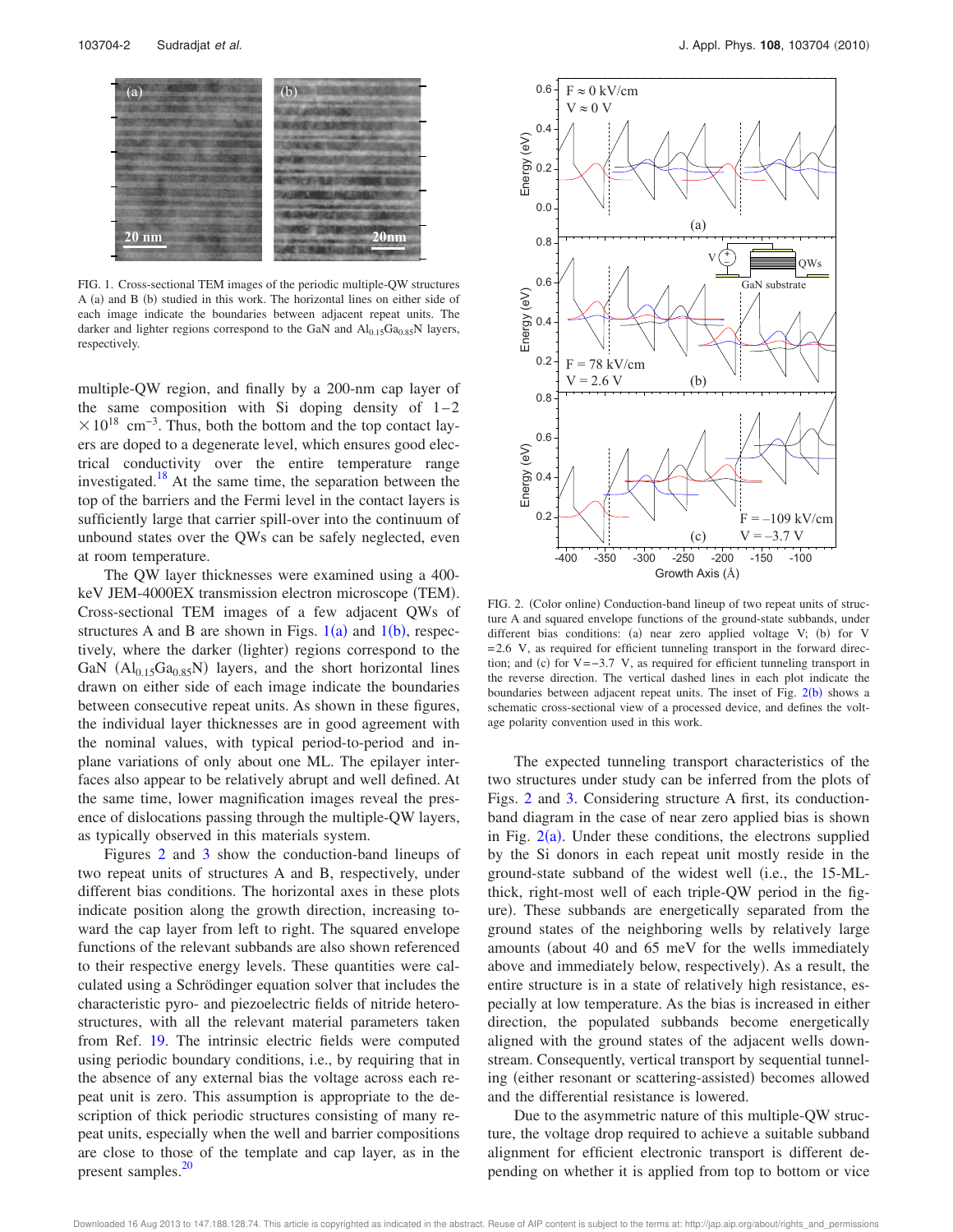

FIG. 3. (Color online) Conduction-band lineup of two repeat units of structure B and squared envelope functions of the ground-state subbands, under different bias conditions: (a) near zero applied voltage V; (b) for V  $= 1.6$  V, as required for efficient tunneling transport in the forward direction; and (c) for  $V = -1.6$  V, as required for efficient tunneling transport in the reverse direction. The vertical dashed lines in each plot indicate the boundaries between adjacent repeat units.

versa. In particular, as shown in Fig.  $2(b)$ , the ground-state subband of each 15-ML well is brought into alignment with that of its overlaying well by an external electric field F of 78 kV/cm, corresponding to a voltage V of about 2.6 V across the 20 repeat units. On the other hand, as shown in Fig.  $2(c)$ , a larger electric field of 109 kV/cm (corresponding to a voltage of  $3.7$  V) is required to achieve ground-state subband alignment between each 15-ML well and its adjacent well below. Therefore, the expected transition to a low-resistance state should occur at a larger value of the applied voltage in the case of "negative" or "reverse" bias polarity (i.e., in the presence of a voltage drop from the template to the cap layer).

Similarly nonlinear electrical characteristics are also expected in the case of structure B. An important difference, however, is the fact that near zero bias this structure features a relatively symmetric subband arrangement, as shown in Fig.  $3(a)$ . Specifically, the lowest-energy subband of each repeat unit here is fully delocalized across a pair of coupled QWs, whose two neighboring wells (immediately above and immediately below) are identical to each other. As a result, comparable turn-on voltages are expected in the forwardand reverse-bias directions. In fact, as shown in Figs.  $3(b)$ and  $3(c)$ , a suitable subband alignment for electronic transport is obtained with forward and reverse applied electric fields of 30 kV/cm and 31 kV/cm, respectively. The corresponding voltage across the 30 periods of this structure is approximately 1.6 V in each case. It should also be noted that this value is significantly smaller than the forward and reverse turn-on voltages of sample A, which is also a consequence of their different subband structures.

### **III. RESULTS AND DISCUSSION**

To verify these predictions experimentally, 450  $\times$  400  $\mu$ m<sup>2</sup> mesa-structure devices were fabricated by inductively coupled plasma etching through the multiple-QW layer using a chlorine-based chemistry. Metal contacts consisting of Ti/Al/Ti/Au layers were then deposited by electron-beam evaporation and liftoff on top of and around each mesa. These electrodes were characterized using a standard transmission line method in a two-point probe configuration on the same wafers, and found to be Ohmic with specific contact resistance on the order of  $10^{-4}$  Ω cm<sup>2</sup>, which is small enough to have negligible effect on the measured electrical characteristics. A schematic cross-sectional image of a processed device is shown in the inset of Fig.  $2(b)$ . After metallization, the samples were annealed in a forming gas environment in order to passivate possible defects on the mesa sidewalls that could provide parallel current paths. The devices were then soldered onto a copper block, wirebonded, and finally mounted on the cold finger of a suitably wired continuous-flow liquid-helium cryostat.

Exemplary current-voltage (I-V) characteristics measured from a device based on structure A using positive (i.e., top to bottom) and negative voltage pulses are shown in Figs.  $4(a)$  and  $4(b)$ , respectively. The different curves in each plot correspond to heat-sink temperatures of 20, 100, 200, and 280 K in order of increasing current for fixed voltage. The bias pulse width and repetition rate are 200 ns and 20 kHz, respectively, corresponding to a duty cycle of 0.4%. It should be noted that the same results were also obtained for a wide range of values of pulse width and duty cycle up to an order of magnitude higher, indicating that the observed electrical characteristics are not affected by device heating during each scan. Furthermore, these traces were found to be stable and fully reproducible throughout many repeated measurements. The device low-temperature differential resistance  $R_{diff}$  $=dV/dI$ , obtained from the measured I-V traces at 20 K, is plotted versus voltage in Fig.  $4(c)$ , where the solid and dotted lines correspond to negative and positive bias, respectively. $21$ Finally, Fig. 5 is equivalent to Fig. 4 except that it shows data measured with a device based on structure B.

As expected, the I-V curves of both devices are strongly nonlinear and clearly display a transition from a highresistance state near zero applied bias to a low-resistance state as the voltage is increased. In the case of sample A, this transition occurs at significantly higher voltage when pulses of negative polarity are used, as in Fig.  $4(b)$ , compared to the case of positive pulses shown in Fig.  $4(a)$ . In the case of sample B, the forward and reverse I-V curves reach the lowresistance regime at comparable values of the applied bias. Furthermore, these values are substantially smaller than the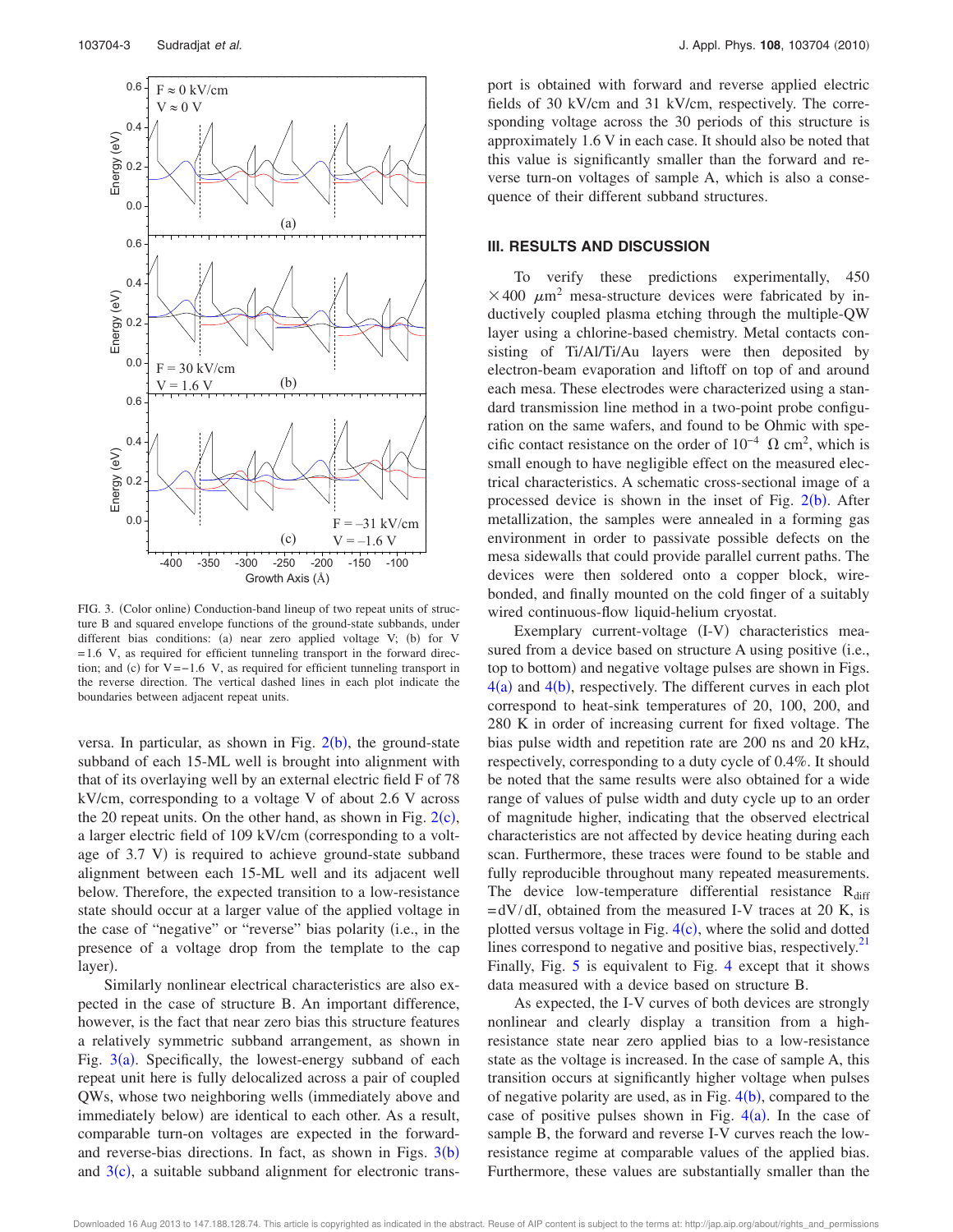

FIG. 4. (Color online) I-V characteristics measured from a device based on structure A at different heat-sink temperatures, using positive (a) and negative (b) voltage pulses. The four curves in each plot correspond to a temperature of 20, 100, 200, and 280 K in order of increasing current for fixed voltage. (c) Differential resistance obtained from the measured I-V curves at 20 K under reverse (solid line) and forward (dotted line) bias, plotted as a function of voltage. The arrow next to each trace denotes the corresponding theoretical turn-on voltage.

corresponding turn-on voltages of sample A. All of these observations are in full agreement with the aforementioned theoretical expectations based on the simulation results of Figs. 2 and 3. For a more detailed comparison, the calculated forward and reverse turn-on voltages are also shown in Figs.  $4(c)$  and  $5(c)$  by the vertical arrows next to the corresponding traces. In each case, the differential resistance rapidly decreases with increasing voltage below the value denoted by the arrow, and then remains relatively constant for larger voltages. The temperature dependence of these measured I-V curves is also consistent with tunneling transport. Specifically, as the temperature is increased the current turn-on becomes more gradual and shifts to lower values of the applied bias, due to the thermal broadening of the electronic distribution in the initially occupied subbands.

These results, therefore, indicate the feasibility of complex GaN/AlGaN multiple-QW structures where vertical transport involves efficient sequential tunneling. It should be noted that parallel current paths due to dislocations and other structural defects may still exist in the samples under study, and could also contribute to their transport properties. However, the strong correlation observed between the measured I-V characteristics and the calculated subband structures provides compelling evidence that the majority of injected electrons indeed traverse the samples via tunneling through the QW bound states.

We also note that no signatures of negative differential resistance are observed in the data of Figs. 4 and 5. In fact, in general the measured differential resistances remain relatively constant as the bias is increased above the turn-on value, indicating that scattering plays a major role in the measured transport properties. Thus, efficient elastic tunneling can occur even when the initial subband is at higher energy than the final one, with the required change in inplane wave vector provided by the scattering mechanism involved. A likely candidate is scattering by interface roughness, which features a weak dependence on intersubband energy separation over a wide range. $^{22}$  Additional mechanisms that may also be involved include scattering by compositional inhomogeneities and structural defects, as well as inelastic tunneling via LO-phonon emission in the case of structure A (where some of the adjacent ground-state subbands have sufficiently large energy separation). As an exception to the general behavior just described, a clear increase in differential resistance with increasing voltage above turn-on is observed in the case of structure B under forward bias and low temperature [see Figs.  $5(a)$  and  $5(c)$ ]. This indicates sufficiently large misalignment of the relevant subbands and/or spatial separation of the relevant envelope functions to substantially reduce the efficiency of the underlying scattering processes.





FIG. 5. (Color online) I-V characteristics measured from a device based on structure B at different heat-sink temperatures, using positive (a) and negative (b) voltage pulses. The four curves in each plot correspond to a temperature of 20, 100, 200, and 280 K in order of increasing current for fixed voltage. (c) Differential resistance obtained from the measured I-V curves at 20 K under reverse (solid line) and forward (dotted line) bias, plotted as a function of voltage. The arrow next to each trace denotes the corresponding theoretical turn-on voltage. The inset shows a far-infrared electroluminescence spectrum measured from the same device.

Downloaded 16 Aug 2013 to 147.188.128.74. This article is copyrighted as indicated in the abstract. Reuse of AIP content is subject to the terms at: http://jap.aip.org/about/rights\_and\_permissions